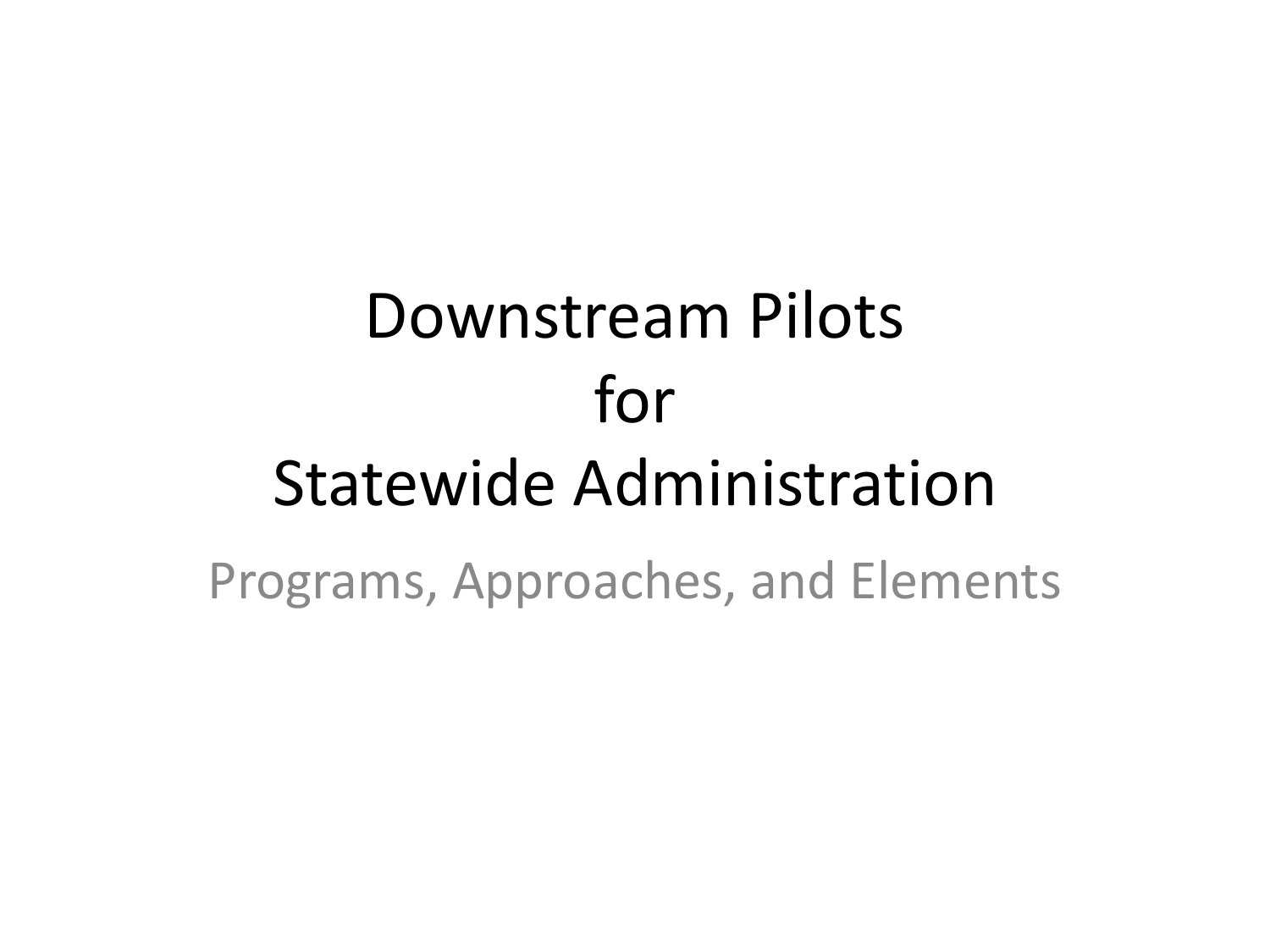## Goals

- Saving ratepayer funds through eliminating duplicative administration
- **Providing consistency** among service areas when appropriate
- Fostering a positive and valuable experience for the customer, contractor, and installer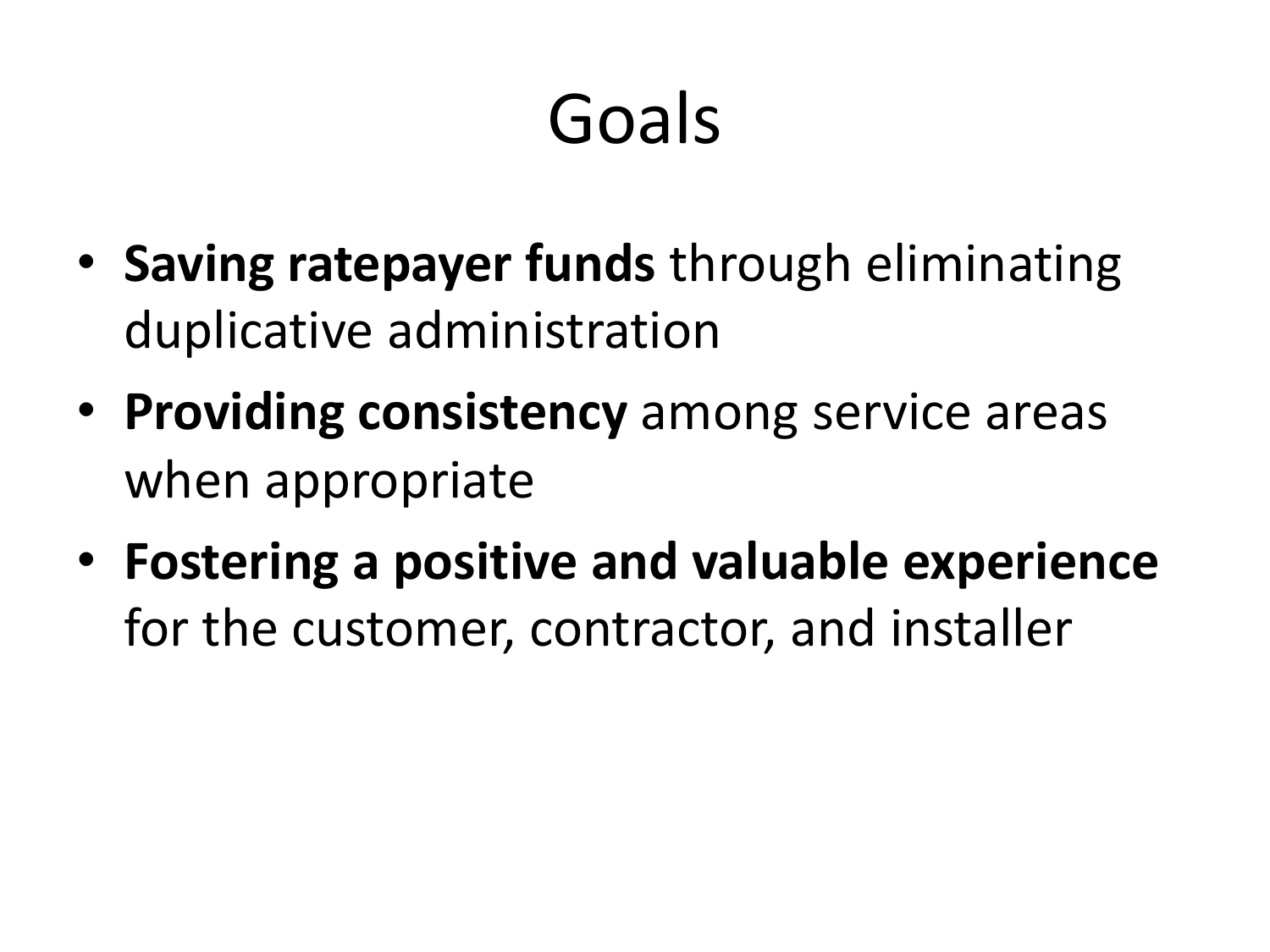#### Four Separate "Programs"

"[W]e require the program administrators to pilot the statewide approach with at least four separate programs that are currently considered downstream but which have some statewide elements." D.16-08-019 p. 65.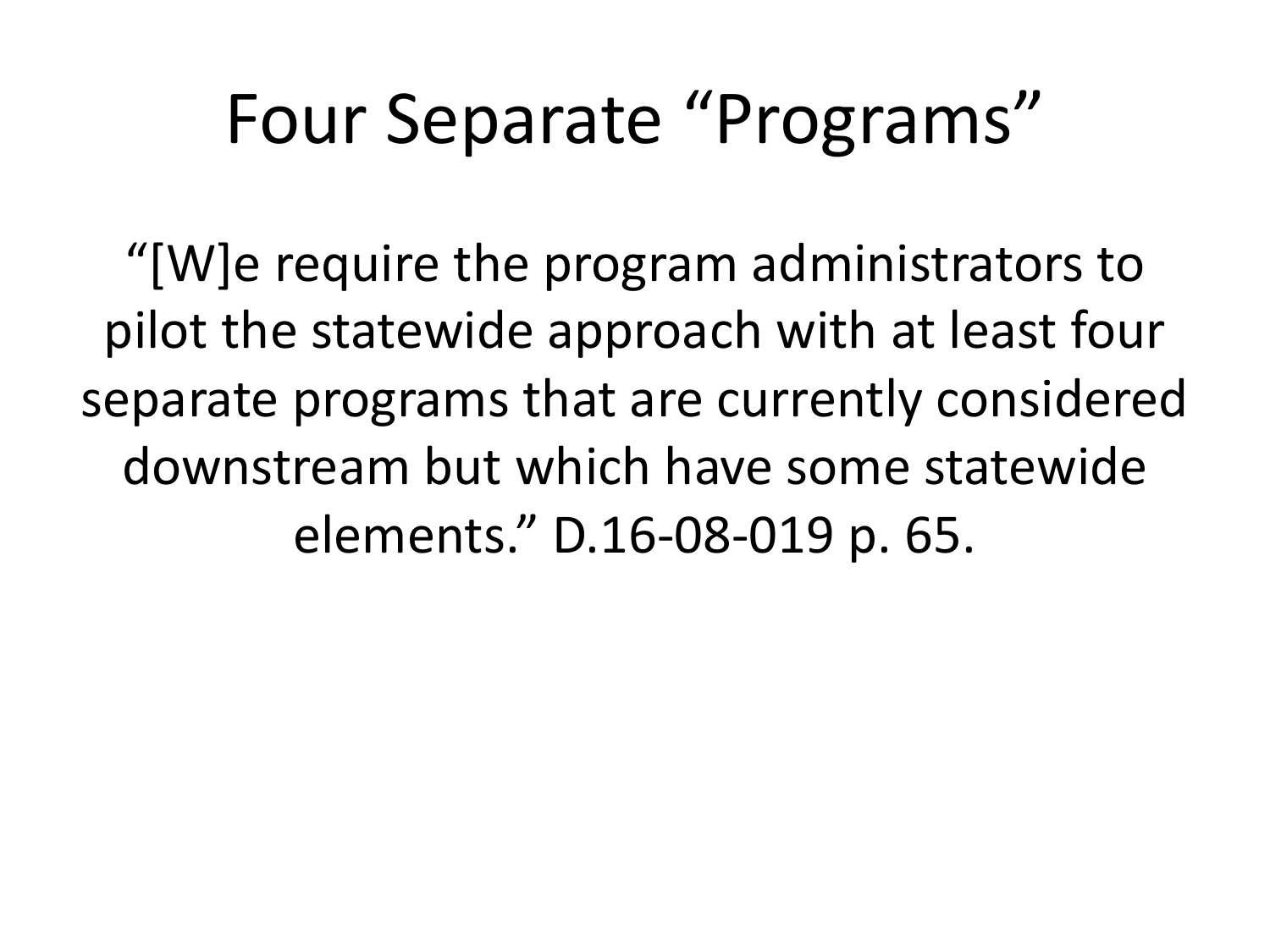### Statewide "Elements/Approaches"

- COL 52. It is appropriate to pilot the use of a statewide approach on some downstream programs to **test the use of common elements even with regional or local variations**.
- OP 9. Some, but not all, **downstream (at the customer level) approaches** may also be appropriate for a statewide administration framework even though individual program<br>
participation activities would still occur at a local level. The program administrators shall propose in their business plan filings at least four downstream programs to be piloted on a statewide basis and shall include a proposed lead administrator and other program details.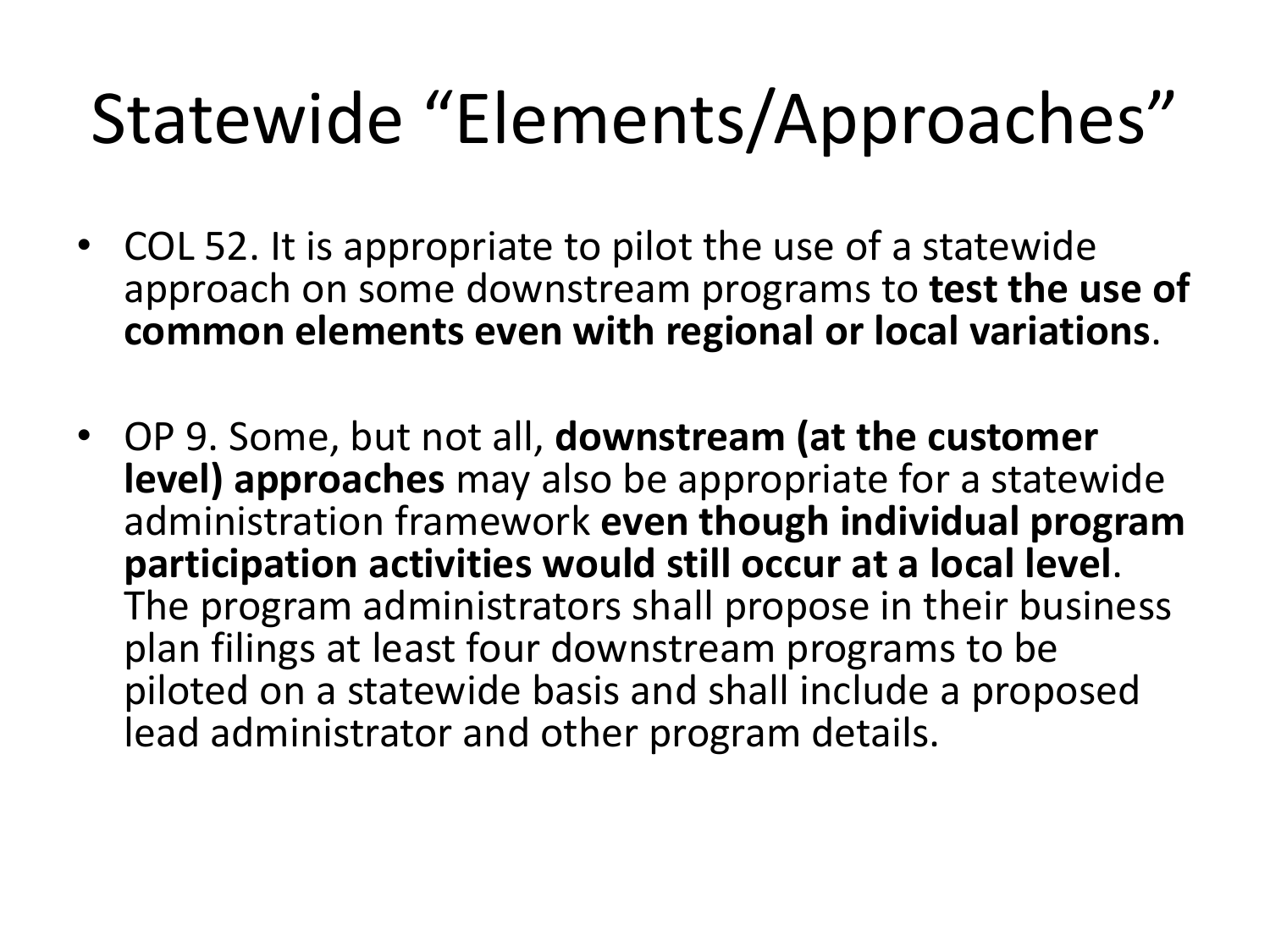#### D.16-08-019 p. 59

"While it is true that **many downstream programs** must vary due to the diversity of customers and **end uses, it is not clear that that necessarily means** that all program designs and approaches downstream must be different. For example, even in the industrial sector, where custom projects vary perhaps the most among any sector because of the diversity of processes involved, it could still be desirable to have a **consistent set of program rules**, documentation requirements, savings **measurement requirements, etc.** regardless of the area of the state in which the program is operating."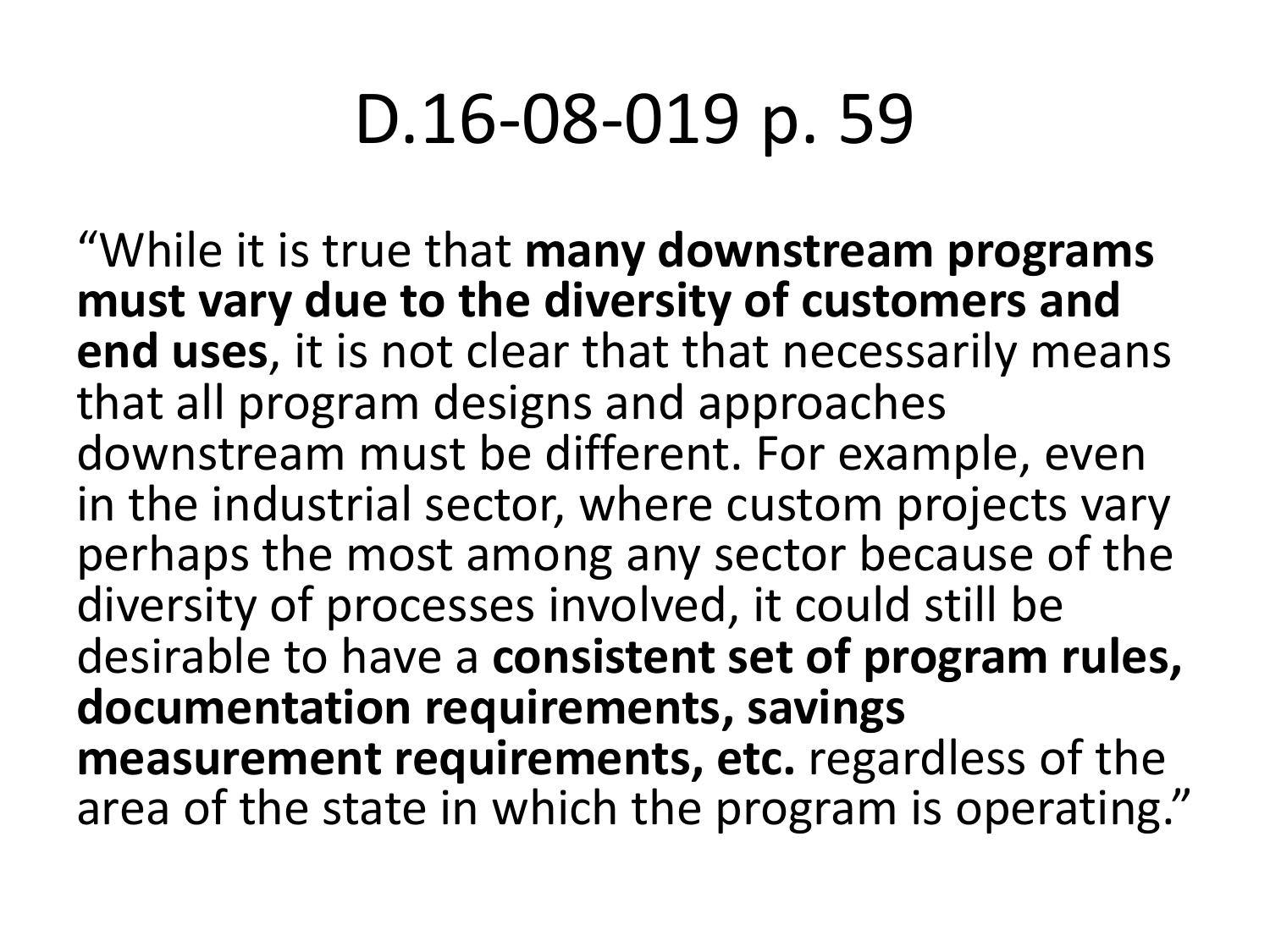#### Customer, Contractors, or Installers

Statewide Definition:

"...Some, but not all, **downstream** (at the customer level, or via contractors or installers) **approaches** are also appropriate for statewide administration...." D.16-08-019 p. 62.